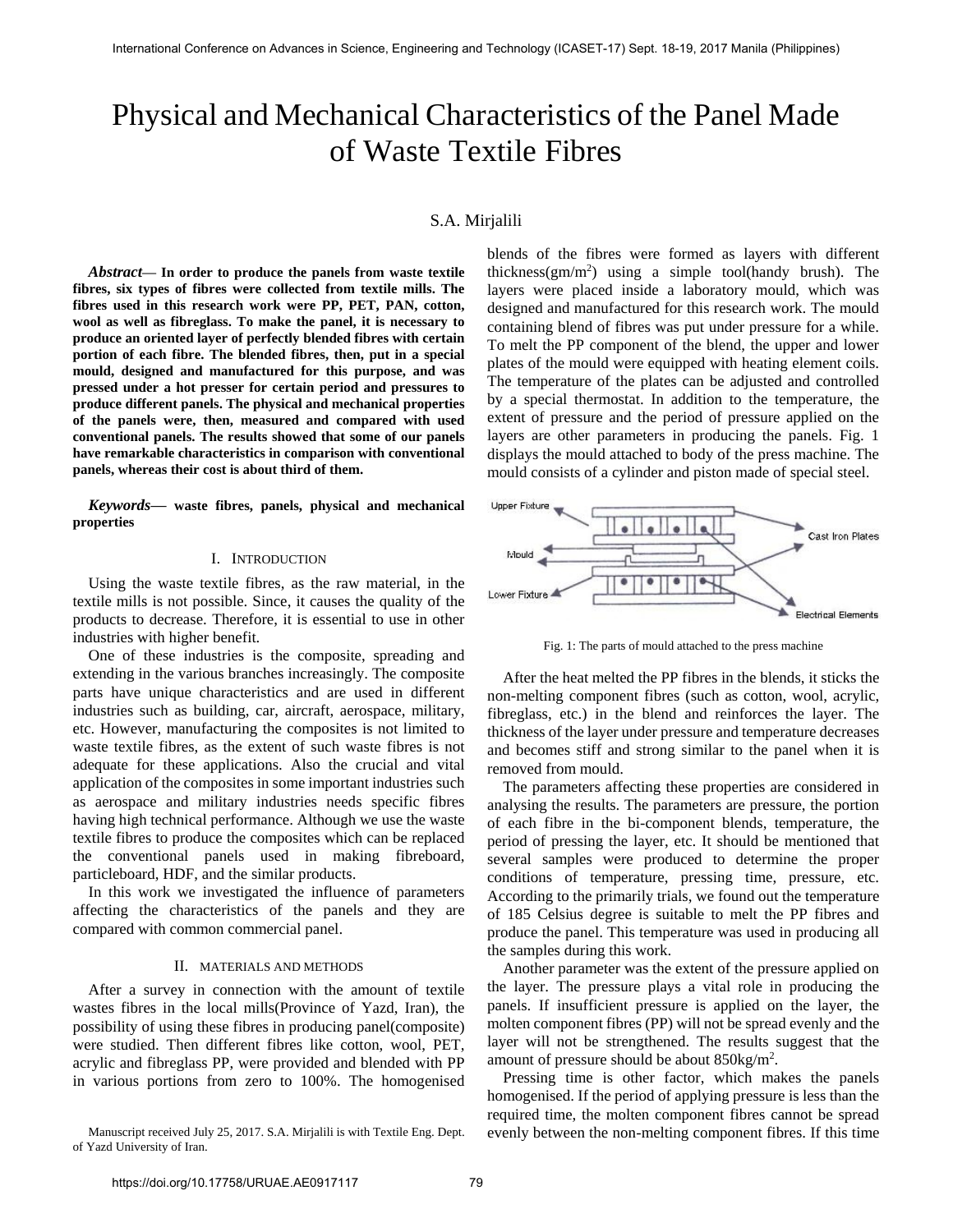exceeds from required time, it will damage the non-melting component fibres and the strength of the panels will decrease. The trial results showed that this period should be about 4 minutes.

Following producing the panels, they were marked with codes indicating their characteristics. The information can be seen from the code includes the non-melting component fibres and its portion in the blend (as PP fibres exist in the blends) as well as a number specifying the thickness of the panel. For instance, 15FG4 is a panel made of 15% fibreglass and 85% PP fibres with 4mm thick. In this work 3o panels were produced and 4 panels were purchased from the market. They have been marked as listed in Table 1.

|  |  |  |  | TABLE I: THE PANELS PRODUCED OR PURCHASED |
|--|--|--|--|-------------------------------------------|
|--|--|--|--|-------------------------------------------|

| N<br>0. | code  | N<br>0.                  | code      | N<br>0.           | code   | N<br>0. | code             | N<br>0. | code                   | N<br>0. | $_{\rm co}$<br>de |
|---------|-------|--------------------------|-----------|-------------------|--------|---------|------------------|---------|------------------------|---------|-------------------|
| 1       | 5FG4  | 7                        | 15F<br>G4 | 1<br>3            | 10PET4 | 19      | 20AC<br>4        | 25      | 10C4                   | 3<br>1  | H <sub>4</sub>    |
| 2       | 5FG5  | 8                        | 15F<br>G5 | 1<br>4            | 10PET5 | 20      | 20AC<br>5        | 26      | 10C5                   | 3<br>2  | T <sub>4</sub>    |
| 3       | 10FG4 | 9                        | 20F<br>G4 | $\mathbf{1}$<br>5 | 20PET4 | 21      | 10W4             | 27      | 20 <sub>C4</sub>       | 3<br>3  | F4                |
| 4       | 10FG5 | $\mathbf{1}$<br>$\Omega$ | 20F<br>G5 | 1<br>6            | 20PET5 | 22      | 10W5             | 28      | 20C5                   | 3<br>4  | P5                |
| 5       | 10FG6 | $\mathbf{1}$<br>1        | 30F<br>G4 | 1<br>7            | 10AC4  | 23      | 20W4             | 29      | 100P<br>P4             |         |                   |
| 6       | 15FG7 | $\mathbf{1}$<br>2        | 30F<br>G5 | $\mathbf{1}$<br>8 | 10AC5  | 24      | 20W <sub>5</sub> | 30      | 100P<br>P <sub>5</sub> |         |                   |

The panels No.31-34, purchased from the market, are as follows: H4: is a panel made of wood and a special polymer resin with 4mm thick T4: is 3-layer wooden panel with 4mm thick

F4: Fibre-wood with 4mm thick

P5: Panel made of the particleboard with 5mm thick

# III. EXPERIMENTAL

Once, the samples were produced, various tests were made according to ASTM and ISO to determine the physical and mechanical properties of the panels. These tests are density of the panel, moisture regain, absorbed water, force-elongation strength and resistance against impact. However, there are many other tests that can be made on the panels.

#### IV. RESULTS AND DISCUSSIONS

Then the physical and mechanical properties of the panels were investigated. In this section the results are illustrated and discussed.

# V. AREA DENSITY PROPERTY

The panels were cut in dimensions of  $10 \text{cm} \times 10 \text{cm}$  and then were weighed. Then the weight was divided by area of the samples. Table 2 shows the results of this test.

#### TABLE II: THE AREA DENSITY OF THE PANELS PRODUCED OR PURCHASED

| No. |             | $Kg/m^2$ | No. |                  | Kg/m | No. |                | Kg/m' |
|-----|-------------|----------|-----|------------------|------|-----|----------------|-------|
|     | Code        |          |     | Code             |      |     | Code           |       |
| 1   | <b>5FG4</b> | 2.85     | 13  | <b>10PET4</b>    | 2.95 | 25  | 10C4           | 3.02  |
| 2   | <b>SFG5</b> | 2.89     | 14  | <b>10PET5</b>    | 3.15 | 26  | 1005           | 3.12  |
| 3   | 10FG4       | 3.05     | 15  | <b>20PET4</b>    | 3.07 | 27  | 2004           | 3.16  |
| 4   | 10FG5       | 3.15     | 16  | <b>20PET5</b>    | 3.25 | 28  | <b>2005</b>    | 3.27  |
| 5   | 10FC6       | 3.29     | 17  | 10AC4            | 2.79 | 29  | 100PP4         | 2.75  |
| 6   | 10FG7       | 3.31     | 18  | 10AC5            | 2.85 | 30  | 100PP5         | 2.92  |
| 7   | 15FC4       | 3.19     | 19  | 20AC4            | 2.9  | 31  | H <sub>4</sub> | 3.3   |
| 8   | 15FC5       | 3.26     | 20  | 20AC5            | 3.05 | 32  | T <sub>4</sub> | 2.2   |
| 9   | 20FG4       | 3.22     | 21  | 10 <sub>W4</sub> | 2.93 | 33  | F4             | 3.6   |
| 10  | 20FG5       | 3.31     | 22  | 10 <sub>W</sub>  | 3.13 | 34  | P5             | 3.8   |
| 11  | 30FC4       | 3.42     | 23  | 20W4             | 3.04 |     |                |       |
| 12  | 30FC5       | 3.49     | 24  | <b>20W5</b>      | 2.59 |     |                |       |

*(c)* with panels made from 100% PP fibres. However other parameters such as the applied pressure influence the density of the panels. The results, also indicates the panels made from As can be seen from Table 2, due to lower density of PP fibres in comparison with other fibres, the panels made of PP and other fibres blend, have higher area density compared waste fibres have lower density in comparison with common panels existing in the market.

### VI. ABSORBED WATER

One of tests to evaluate the performance of the produced panels, is the amount of the water absorbed by the panels. The water absorbency causes the panels to inflate. In order to determine the amount of the water absorbed by the panels, we cut the panels in dimensions of 304mm×304mm or 152mm×152mm and then sank them in the water for 24 hours. The thickness of the samples, which had been kept at standard conditions, was measured before and after sinking in the water. The measurement was made at four different points. Then the following relationships were used to calculate the increase of thickness and the amount water absorbed by the panels.

$$
\Delta t = \frac{T_w - T_i}{T_i} \times 100\tag{1}
$$

Where:

 $\Delta t$ : is the thickness variation of the panel due to sinking in the water

*Ti*: is initial thickness of the panel, and

 $T_w$ : is thickness of the panel after being sunk for 24 hours

To calculate the amount of water absorbed by the panels, Eqn. 2 can be used:

$$
\Delta W = \frac{W_w - W_i}{W_i} \times 100\tag{2}
$$

where:

 $\Delta W$ : is the amount of water absorbed by the panel due to sinking in the water,

*Wi*: is initial weight of the panel,

*Ww*: is the weight of the panel after being sunk for 24 hours

The above calculations and measurements are important especially for the panels used in the kitchen and the places have high moisture and humidity.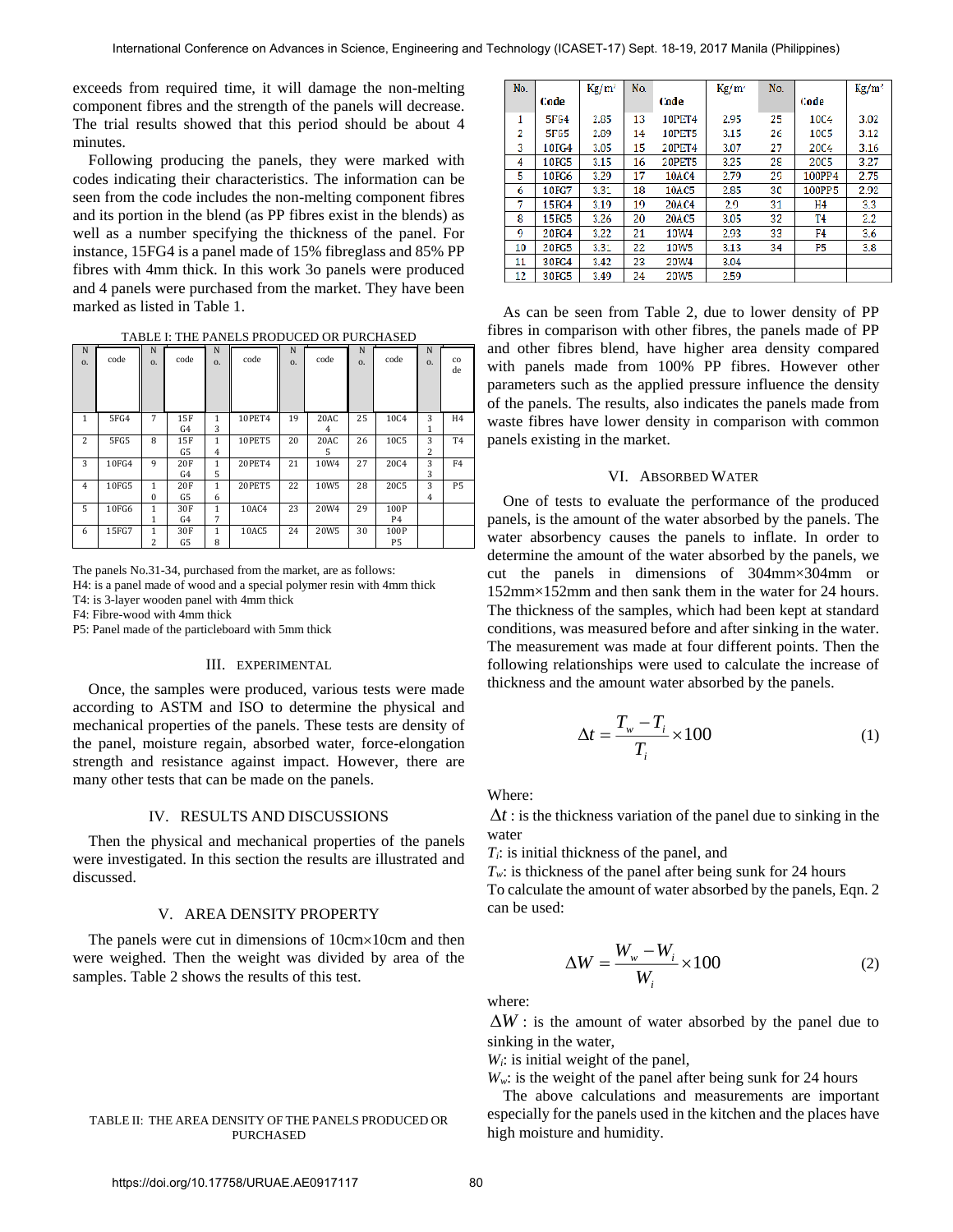The amount of water absorbed by the 34 panels was measured after 2, 6, 12 and 24 hours. The results showed that the panels containing cotton and wool have absorbed a small amount of water(0.1-0.2 percent) compared with the panels made from fiberboard and particleboard(9-41 percent) which can be ignored. The amount of water absorbed by other panels is zero and, thus, can call them waterproof.

# VII. TENSILE MODULUS STRENGTH AND OF ELASTICITY

$$
\varepsilon = \frac{l_f - l_i}{l_{ii}} \times 100\tag{3}
$$

where:

*ε*: is the strain of the panel

*li*: initial length of the panel, and

*lf*: the length of the panel when breaking

To calculate the amount of stress( $\delta$ ), we can use Eqn. 4:

$$
\delta = \frac{F}{bl} \tag{4}
$$

where:

*F* is the maximum force applied to break the panel, and *bl*: is the section area of the panel.

Table 3 indicates the tensile stress and the strain of the panels at breaking point.

As can be observed from Table 3, using the reinforcing fibres in producing the panels increases their tensile strength. It also can find out that the component reinforcing fibres of acrylic, PET, wool, cotton and fibreglass play an important role, respectively, in this connection. For panels made of PP and fibreglass, the results suggest that the increase of fibreglass in the blend would increase the tensile strength of the panels; however the thickness of the panels cannot be ignored. In this research work, the panels made from the blend with portion of 20/80(FG/PP) have the maximum tensile strength. The results show the panels made of waste textile fibres have significantly higher tensile strength compared with the fibreboard and particleboard panels. Although, the strength of our panels is similar to the strength of H4 and T4 panels.

Another comparison can be made in connection with the panels' strain in the break point. As can be observed from Table 3, some of produced panels have low amount similar to conventional panels but most of them have higher strain compared with conventional panels.

TABLE III: THE STRESS AND STRAIN OF THE PANELS WHEN

| <b>RAPTURED</b> |             |                               |    |     |                  |                               |    |  |  |
|-----------------|-------------|-------------------------------|----|-----|------------------|-------------------------------|----|--|--|
| No.             |             | $\delta$ (kN/m <sup>2</sup> ) | ε% | No. |                  | $\delta$ (kN/m <sup>2</sup> ) | ε% |  |  |
|                 | Code        |                               |    |     | Code             |                               |    |  |  |
| 1               | 5FG4        | 1951                          | 10 | 18  | <b>10AC5</b>     | 2888                          | 29 |  |  |
| 2               | <b>5FG5</b> | 2000                          | 11 | 19  | <b>20AC4</b>     | 2916                          | 25 |  |  |
| 3               | 10FG4       | 2045                          | 8  | 20  | <b>20AC5</b>     | 3000                          | 27 |  |  |
| 4               | 10FG5       | 2045                          | 8  | 21  | <b>10W4</b>      | 2500                          | 14 |  |  |
| 5               | 10FG6       | 2200                          | 8  | 22  | 10W <sub>5</sub> | 2727                          | 12 |  |  |
| 6               | 10FG7       | 2407                          | ų  | 23  | 20W4             | 2692                          | 8  |  |  |
| 7               | 15FG4       | 2545                          | 7  | 24  | 20W5             | 2745                          | g  |  |  |
| 8               | 15FG5       | 2500                          | 7  | 25  | 1004             | 2653                          | 22 |  |  |
| 9               | 20FG4       | 2553                          | 6  | 26  | 1005             | 2777                          | 23 |  |  |
| 10              | 20FG5       | 2545                          | 7  | 27  | 2004             | 2448                          | 16 |  |  |
| 11              | 30FG4       | 2500                          | 4  | 28  | 2005             | 2553                          | 17 |  |  |
| 12              | 30FG5       | 2558                          | 4  | 29  | <b>100PP4</b>    | 2037                          | 43 |  |  |
| 13              | 10PET4      | 2608                          | 32 | 30  | <b>100PP5</b>    | 2264                          | 42 |  |  |
| 14              | 10PET5      | 2727                          | 34 | 31  | Η4               | 2682                          | 9  |  |  |
| 15              | 20PET4      | 2909                          | 23 | 32  | Τ4               | 2444                          | 6  |  |  |
| 16              | 20PET5      | 3148                          | 25 | 33  | F4               | 869                           | 5  |  |  |
| 17              | 10AC4       | 2800                          | 27 | 34  | ۲5               | 250                           | 4  |  |  |

# VIII. RESITANCE AGAINST IMPACT OF THE PANELS (HARDNESS)

Another characterisation of the panels is their resistance against strike and impact, which can be carried out by hardness test. The conventional panels are damaged when they are subjected to a moderate strike, whereas the panels made of the fibres showed a good resistance against the strike applied by Janka Ball.

The principle of the measurement and calculation is so simple. Fig. 2, shows the schematic pendulum model used to measure the hardness index of the panels.



Fig. 2- The schematic pendulum used to measure the hardness of panels

It is assumed that the weight of the pendulum starts dropping from point A. then it breaks the panel at point B and moves up to point C. the velocity of the pendulum at points A and C are zero. According to energy conservation law, the total mechanical energy of a system is constant. If the friction is ignored in this system, we can write the following equations regarding Fig. 2:

$$
E_A = E_C + E_Y \tag{5}
$$